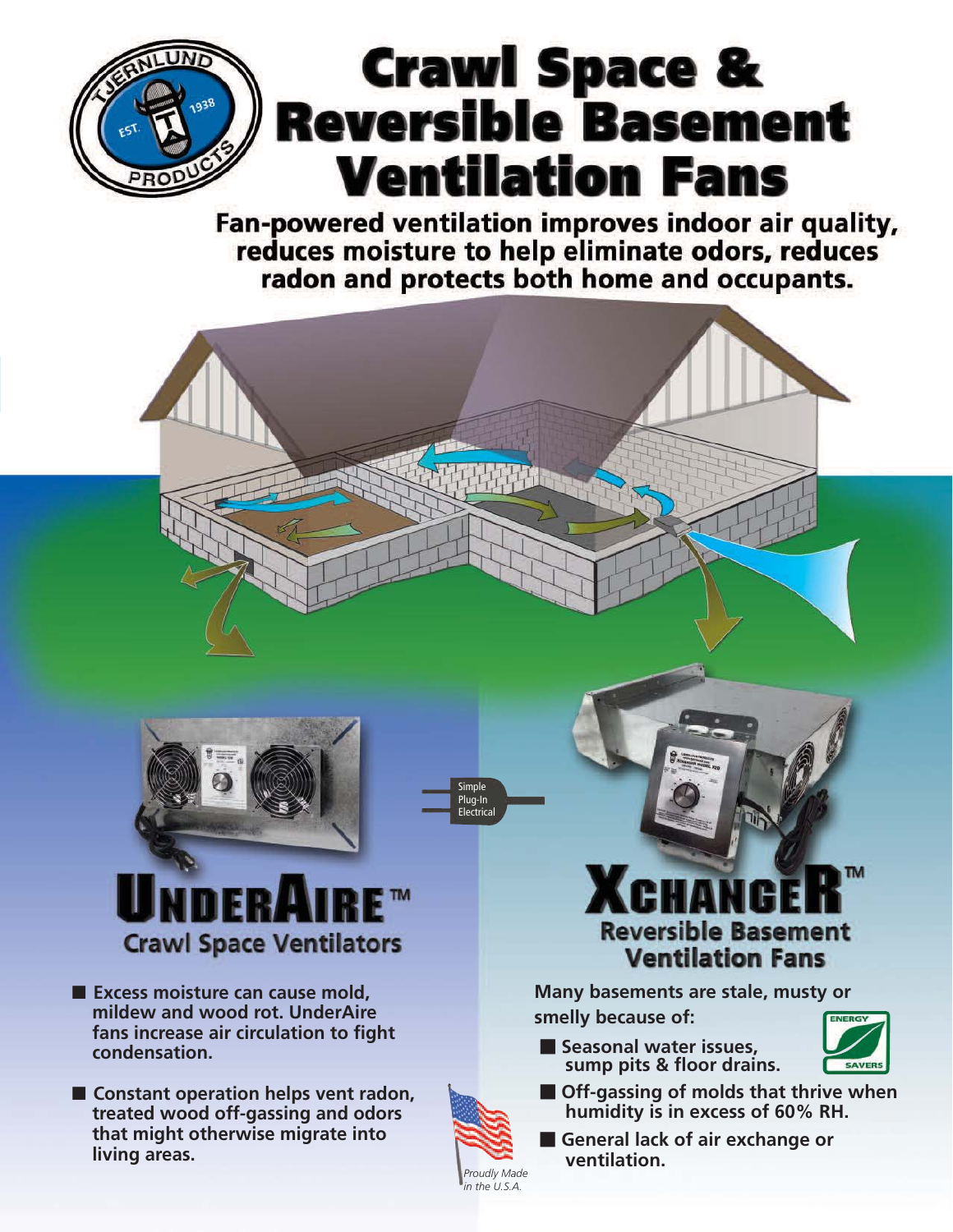# UNDERAIRE™ **Crawl Space Ventilators**



#### **Model V1**

One fan and small faceplate for ventilation openings through brick foundations. (Requires switch or dehumidistat to activate. Multiple ventilators may be controlled by a single switch or dehumidistat). Includes thermostat.

#### **Model V1D**

One fan and large faceplate sized for ventilation openings through block foundations. Includes thermostat, dehumidistat and pre-wired 6' power cord.

#### **Model V2D**

![](_page_1_Picture_7.jpeg)

Two fans and large faceplate sized for ventilation openings through block foundations. Includes thermostat, dehumidistat and pre-wired 6' power cord.

### **Easy to Install**

Ventilators are installed inside crawl space behind existing ventilation opening. Screws and masonry wall anchors are included.

![](_page_1_Figure_11.jpeg)

#### **UnderAireTM Crawl Space Supply Fans (Models CS1 & CS2)**

Pair with V-Series fans to boost the supply of outdoor air into crawl spaces with too few or undersized passive vents or stagnant areas around knee walls or corners. Mounting plate can be trimmed for smaller opening.

![](_page_1_Picture_14.jpeg)

![](_page_1_Picture_15.jpeg)

![](_page_1_Picture_17.jpeg)

### **Designed and Engineered for Years of Service**

![](_page_1_Picture_19.jpeg)

Galvanized face plate may be trimmed if necessary

Models V1D and V2D include adjustable dehumidistat

Thermostat deactivates fan below 40<sup>o</sup>F to avoid freeze-ups

power cord

![](_page_1_Picture_24.jpeg)

Damp locations

#### **Facts to Know About Crawl Space Ventilation**

From Mississippi State University Extension Service:

If soil is damp, as much as 20 gallons of water per 24 hours can evaporate into the air in a 1,400 sq. ft. crawl space.

Primary causes of excess moisture include:

- Surface runoff water
- Poor ventilation
- No or poor ground vapor barrier

Signs of excess moisture in crawl space:

- Soil is wet
- Surface organism growth on floor joists
- Wet insulation
- Musty odors in crawl space or living areas
- Excessive moisture in living areas tending to migrate towards windows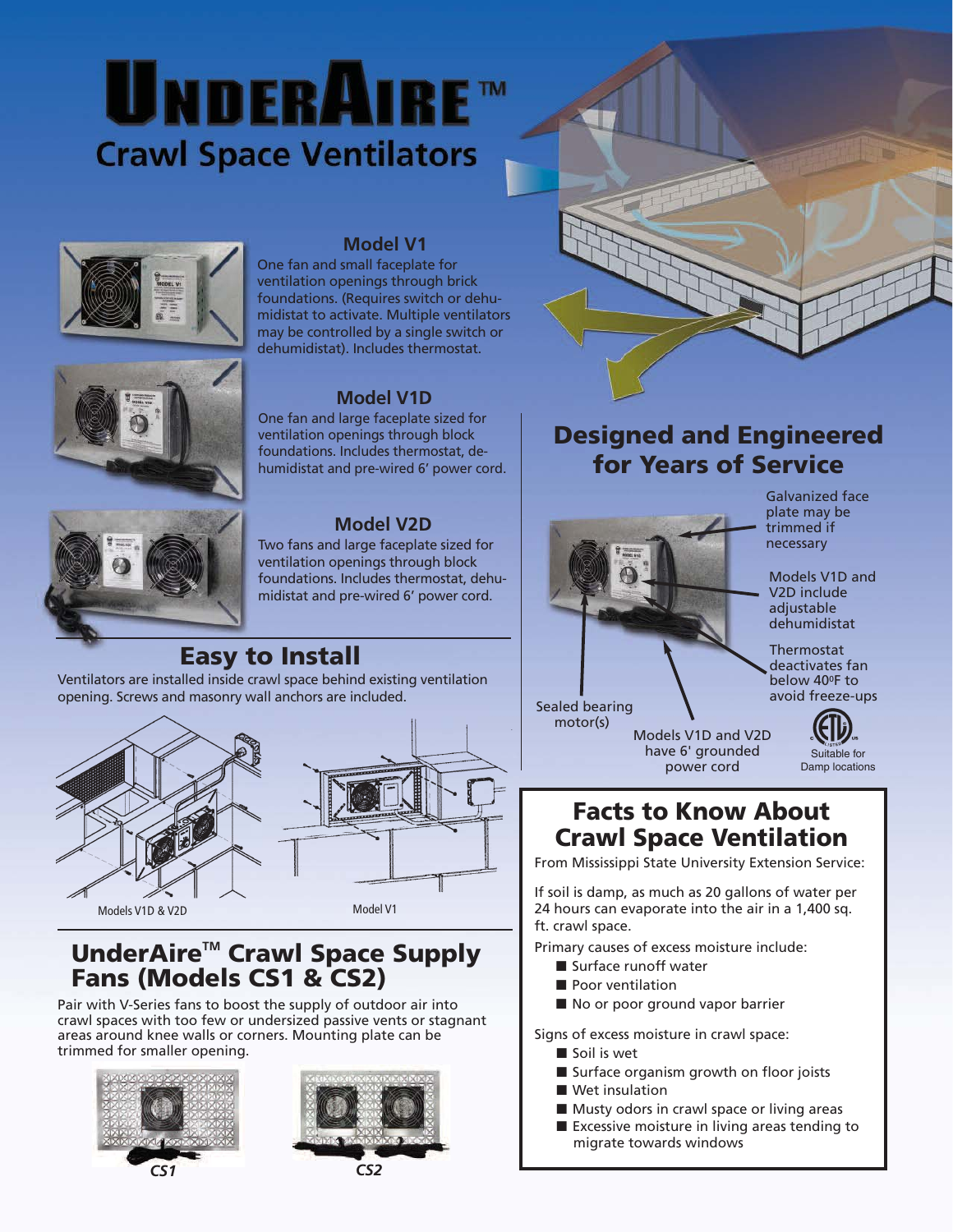# **XCHANGER™ Reversible Basement Ventilation Fans**

Fans use only 40 watts compared to over 1,000 watts for the typical dehumidifier. Save over \$100 per year in electrical costs.

![](_page_2_Picture_2.jpeg)

#### **Also use XchangeR Fans to:**

- Comply with residential ventilation requirements
- Dehumidify and freshen non-ventilated crawl spaces
- Supply make-up air for stoves or fireplaces
- Ventilate hot garages, storage areas & workshops
- Keep closed up cabins or vacation homes fresh
- Dilute basement radon levels

#### **Three Air Flow Options**

**Easily reverse the direction of the airflow to:**

![](_page_2_Picture_12.jpeg)

**Exhaust musty air**

![](_page_2_Picture_14.jpeg)

**Supply fresh air**

![](_page_2_Picture_16.jpeg)

**Or position one fan in each direction for balanced air exchange with no bypass from either air stream**

### **To Reverse Air Flow**

**(Model X2D shown)**

![](_page_2_Picture_20.jpeg)

**Pull Fan Out**

![](_page_2_Picture_22.jpeg)

**Rotate Fan 1800**

![](_page_2_Picture_24.jpeg)

**Push Fan Back In**

## **Simple Installation**

#### **Model X2D**

*Use X2D in applications with rooms located along an exterior wall. Includes dehumidistat control and magnetic draft stops.* Install X2D through a 12 1/4 x 5 1/4 inch opening in a basement rim joist or any outside wall. Plug the XchangeR fans into included dehumidistat control and plug the control into a standard outlet.

![](_page_2_Picture_29.jpeg)

### **Easy Maintenance**

Rugged outdoor hood with easy to remove and clean screen.

#### **Model X2R**

*Use X2R in applications where outside hood must be ducted to the room X2R is installed in.* Mount X2R below or between floor joists / trusses or secure to wall in any orientation for installation flexibility. Install hood through 13  $3/4 \times 6$  1/2 inch oval opening. The X2R includes magnetic draft stops but does not include a dehumidistat control so that it can be paired with the control best suited for the application.

![](_page_2_Picture_34.jpeg)

![](_page_2_Picture_35.jpeg)